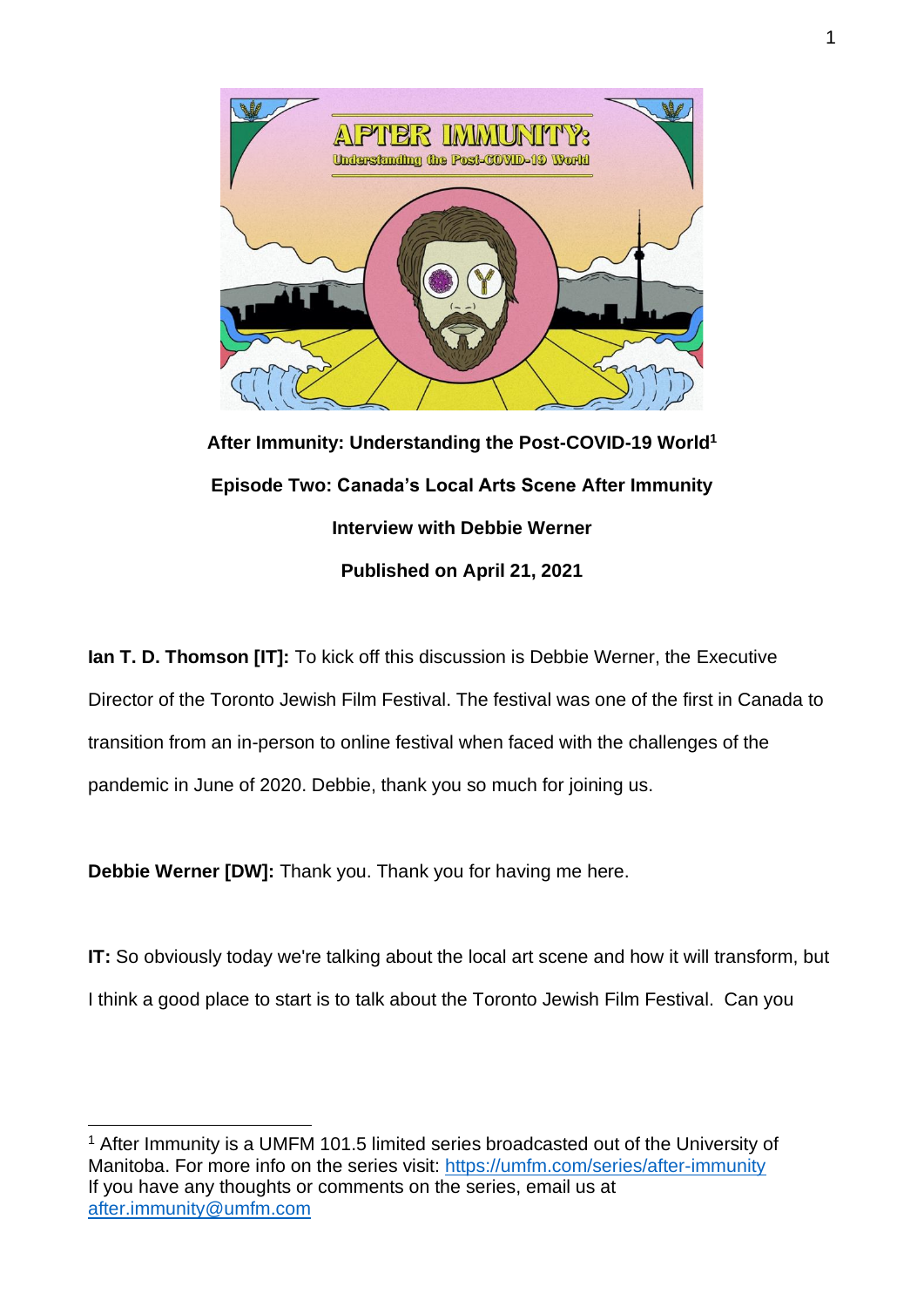describe to our listeners what the mandate of the Toronto Jewish Film Festival is and how the festival first came into existence?

**DW:** OK, so it's actually [the] Toronto Jewish Film Foundation that is really the parent organization that presents the Toronto Jewish Film Festival. We came about in 1993, [that] was the first festival, and it featured 14 films that were presented over five days at one venue. And we have over the years grown to being the largest presenter of Jewish content film in Canada and the largest, one of the largest, cultural events in the Jewish communities across Canada. And we are now going into our 29th year. And while it will not yet be a normal year…*For* a normal year we would normally be looking at a festival that would be screening at around seven or eight venues across the GTA, we would be looking at around a hundred films from Canada and around the world, welcoming over 25 000 people through the door.

**IT:** Mm hmm. Again, it's very interesting. It sounds like a very interesting history of how it's developed, and I think an important aspect of that history is what happened last year with the 2020 festival. And obviously the pandemic has placed a lot of restrictions on theaters, and it certainly changed how your organization had to function last year (the festival moved online, and it was in two parts, May/June and October/November). In your own words, how did the pandemic change the festival in 2020? What were the kind of the changes you had to make to make it function in the middle of a pandemic?

**DW:** Well, so at the point that we went into lockdown about mid-March last year, plans were like beyond well underway for our 2020 festival. We had our lineup in place, negotiations were starting with the film distributors to lock in the titles, to firm up the plans. And we were really happy with the way the festival was coming along and then all of a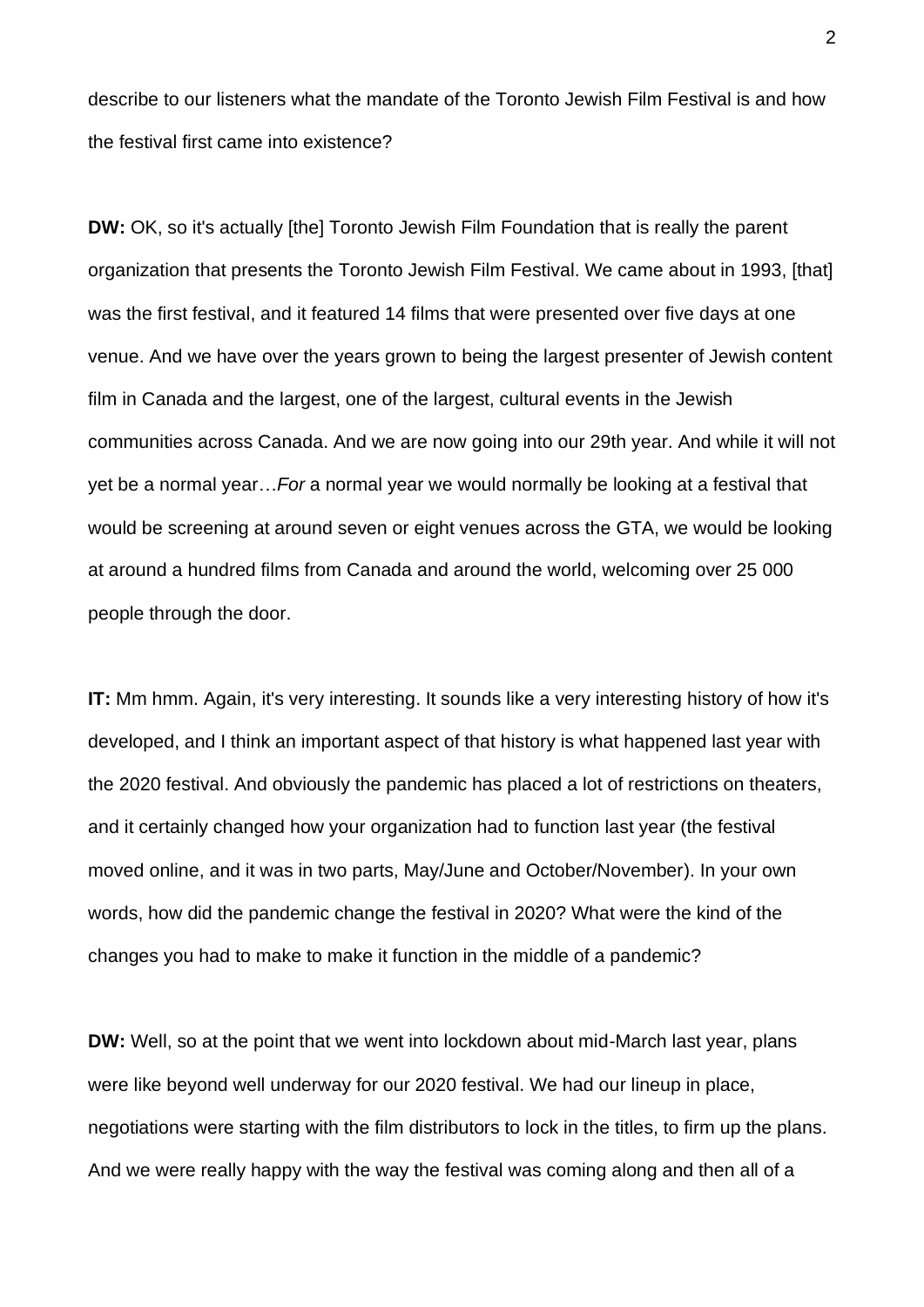sudden, everything ground to an immediate halt. We were really fortunate: our director of programming, Jérémie Abessira, did not waste a moment trying to figure out how we were going to salvage all of the work that had been done to that point. And we really hated to see the lineup go to waste, and we worked towards - through hard research, fast research - being able to pivot to an online festival. We felt very beholden to our community, to the donors, to the sponsors, to deliver the annual festival as expected. And I think probably at the point that we all went into lockdown, I don't think any of us perhaps understood how long we were locking down for. So it seemed like a challenge that we were up to taking on. The truth was that we really didn't have any idea how to go about any of this. We didn't know if film distributors were going to be able to work with us. Would we be able to develop the viewing platform that would work successfully for viewers at home? Would we be able to integrate a viewing platform with our box office? Would audiences be receptive to an online festival? And really importantly, would we be able to afford to do this? And they were all unknowns and that was all part of the decision that we made to take our lineup and split it over two deliveries. So, I'm appreciating that we were forging into new territory and feeling our way as we went. That we were on a very big learning curve. So the idea was to do it, but to do it as responsibly as we could. So to start off with the spring edition, make sure that it worked for everyone, make sure it was something that actually [the] festival could afford to do, and then tweak and improve and move on to the fall. And that's pretty much what we did.

**IT:** Mm hmm. It's really interesting just because, as you said, Ontario and a lot of parts of Canada really locked down in March. And here you are as a festival in May/June, you kind of were one of the first? Were you the first?

3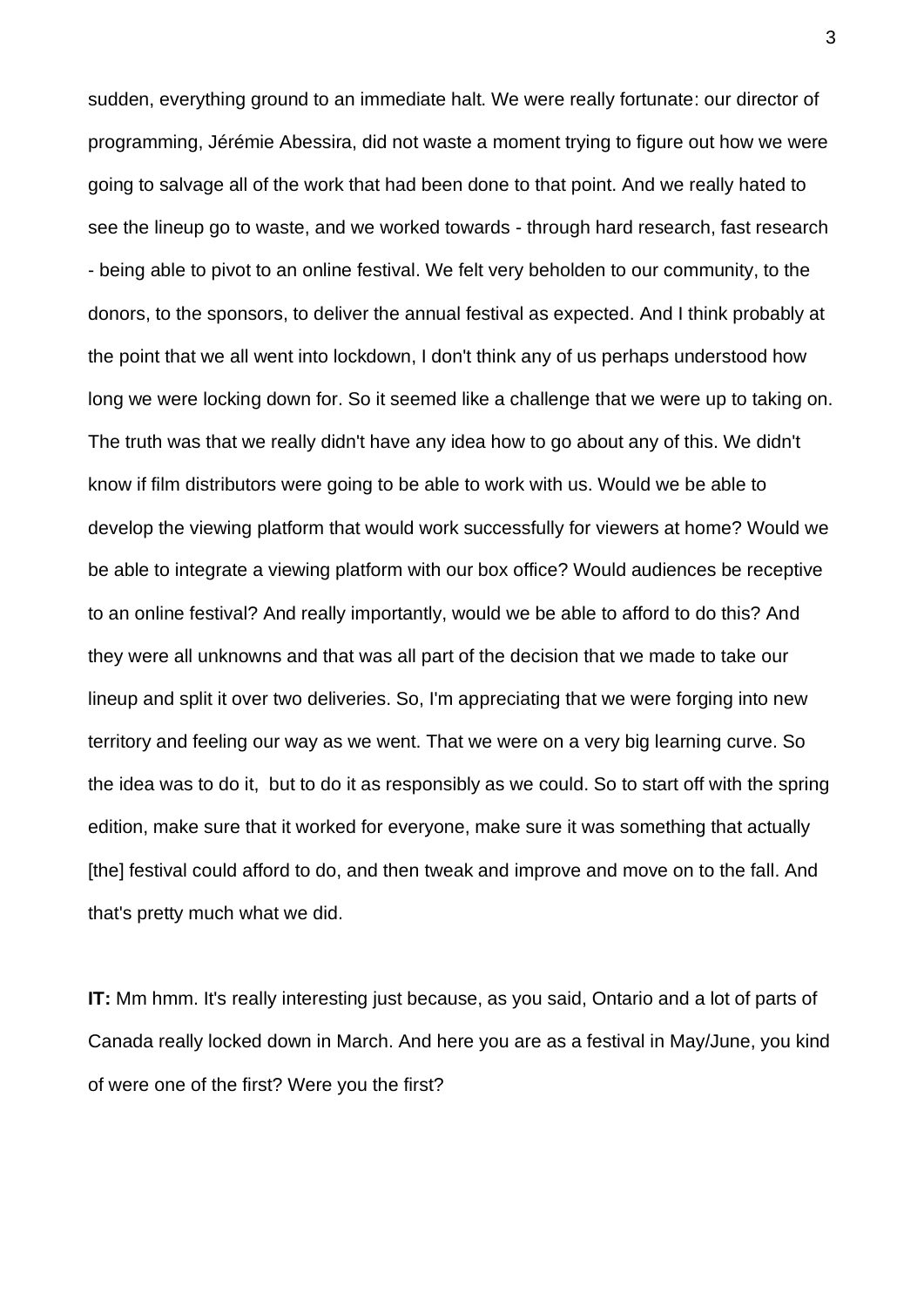**DW:** We were. We did not know that, we had no idea at the time that we were the first. We found out afterwards because as soon as we announced, and we were able to announce – so we locked down I think it was like March 14th, 15th, something around there and we announced the online festival by the beginning of April, the first week of April – the phone started ringing. From other festivals in the city, across the country, outside of the country. [Asking] what were we doing? How were we doing it? And we, at that point, we really had no idea that we were the first community festival to go online.

**IT:** Oh, wow. I don't know if that's an achievement or in some ways the biggest risk, because you took on the biggest risk as the first online festival.

**DW:** There were a couple outside of Canada that had started. In the States I think that there were one or two that were already underway as well.

**IT:** Yeah. But still one of the first.

**DW:** Yeah, we were one of the first. And I think…it was probably a good thing that we didn't understand that we were kind of quite a new territory that we were biting off. Now look, a year later, everybody that can be there is there now, right? Like we really see that we have a very full online arts and culture presence that's happening.

**IT:** I'm really glad you mentioned that just because I want to talk about the viewers themselves. Because you have the festival, but on the other side, you always have the viewers and those that engage with the festival, those that are interested in it. In your view, looking back, how did the pandemic change how viewers engaged with the festival? Were there any new audiences that came to the festival?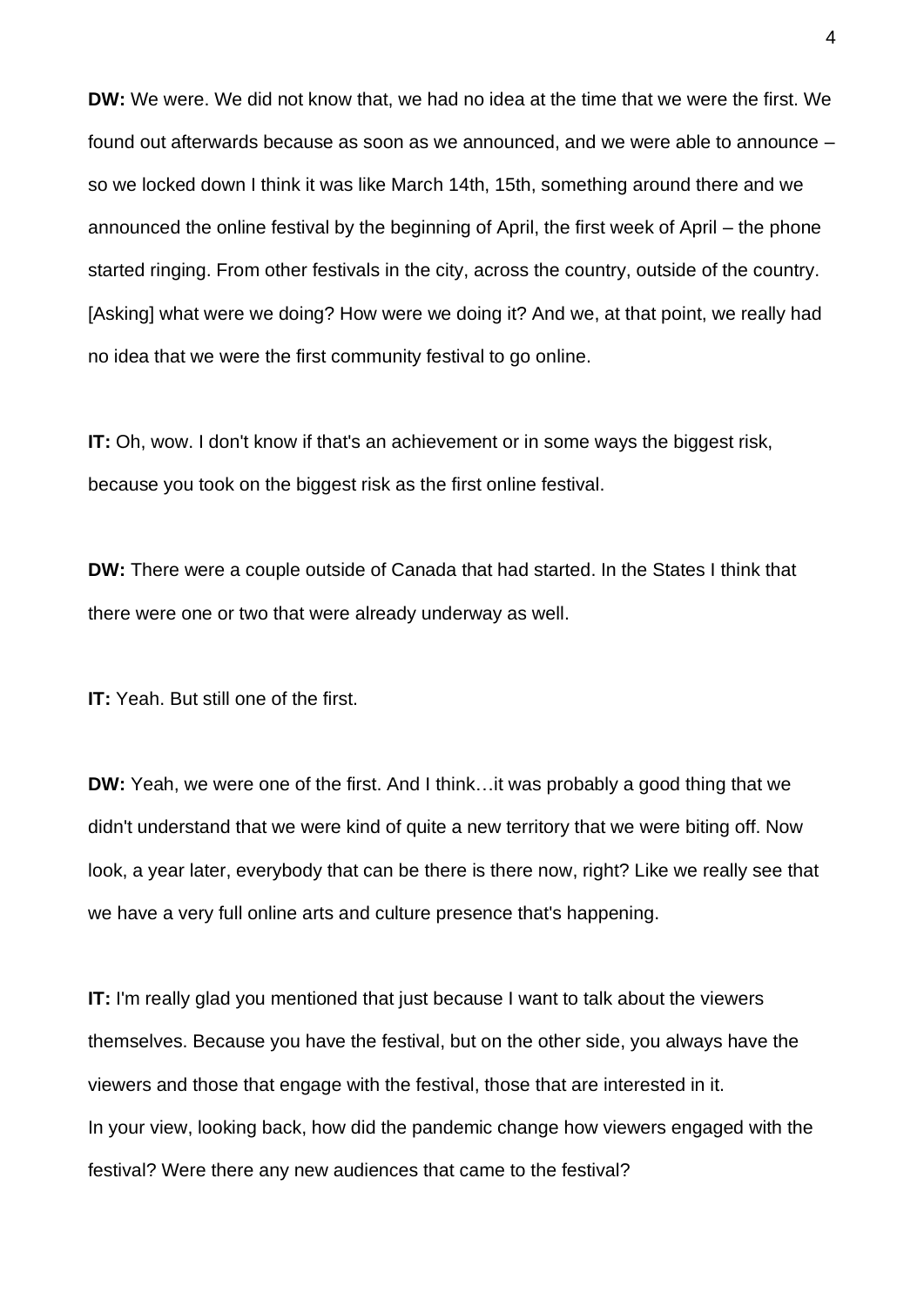**DW:** Yeah, for sure. So with our spring festival, we were all facing like huge flux and huge change. Everybody, we were all in shelter-in-place orders, and our goal was really to try to replicate the feel of the festival. Distributors hadn't been approached yet by community festivals, so at the time we were negotiating it was really just like working for transitioning what we would normally do, presenting a festival in the GTA, we were really just presenting, again, trying to present in the GTA online. For our fall festival, we realized that there was actually the opportunity to try to offer our programming to more than just the GTA, and we were able to work with the distributors. And not just the distributors, but also the other smaller Jewish film festivals in Ontario who we wanted to be very respectful of and cognizant of, to service their communities as well and to service communities that never had festival programming before. So that was a bonus, right, to be able to do that. And I'm already losing track of where the question was, I could ramble on a whole bunch of things, but maybe you want to steer me back in.

**IT:** Yeah, well it sounds like you were able to expand the viewership, [the amount of] folks that can engage with the festival.

**DW:** It was a big difference between the spring festival and the fall festival for the industry and for the public. So, for the industry, they had to figure out what it meant to be providing viewing windows for online festivals as opposed to screening rights for an in theater, and that kind of came under way over the process between the spring and the fall. For the viewers, they were also on the learning curve. We all had to learn how to get a little more acquainted with our technology at home. And we worked really hard to try to take our viewers through it as we were learning how to do it. So our festival, you were able to watch our festival and all of our programming that we continue to do online using your computer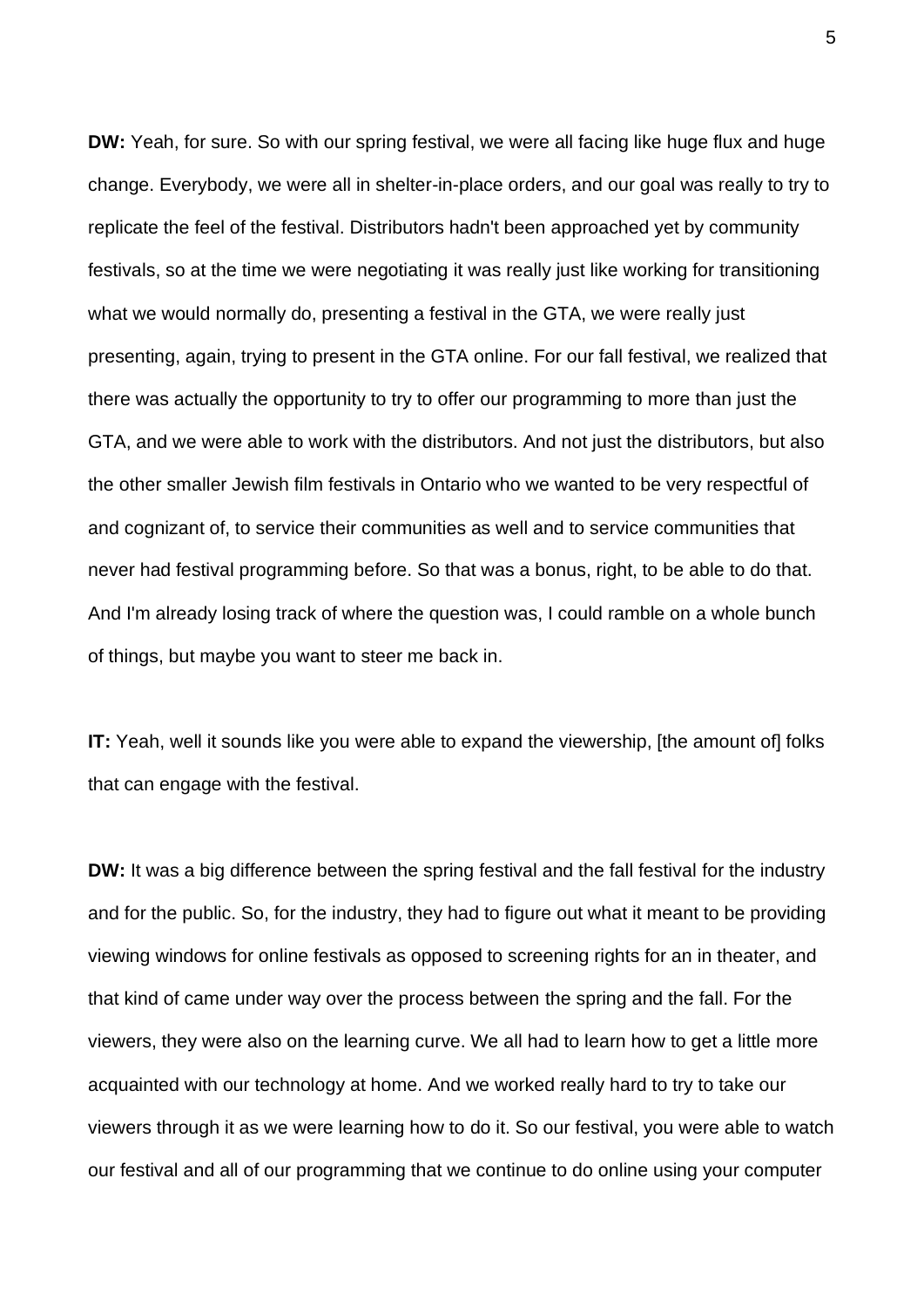or mobile device, but you can also watch on your television. We've had apps built with Roku and with Apple TV. You can Chromecast, you can connect an HDMI cable. Some people, when you say these things, go "Oh, yeah, I know what you mean" and some people ask you, "what are you talking about?". So we worked hard to try to develop a means of taking an audience that was used to showing up at the theater, sitting down in the seat, now how to configure their at-home viewing preferences so that we could try again to replicate as close as possible the experience of festival. We made how-to videos, we put instructions on, we held info sessions, we sent out a test film. We made a test film available prior to the festival so that people could get themselves set up and ready prior to the festival, so that when it began they would be able to comfortably watch. And we ran tech support. We ran it, we hired a group of very patient people to work with our viewers leading up to the festival and throughout the festival.

**IT:** Mm hmm. In preparing for this interview, I went to the website and you're absolutely right. There are clear instructions on how to do it on every platform imaginable.

**DW:** But clear is a really relative term, right?

**IT:** Fair enough, fair enough. You know, it's a question of "will my parents be able to figure it out?", and that's something I had to figure out yesterday for sure. I want to just take this conversation maybe just a little bit higher, and [examine] the idea of accessibility. You have this new online service delivery model, very practically putting it in place for the festival in 2020. But just thinking more generally, very future oriented, how do you think that this new online service delivery model will affect accessibility of your content in the post-COVID-19 world?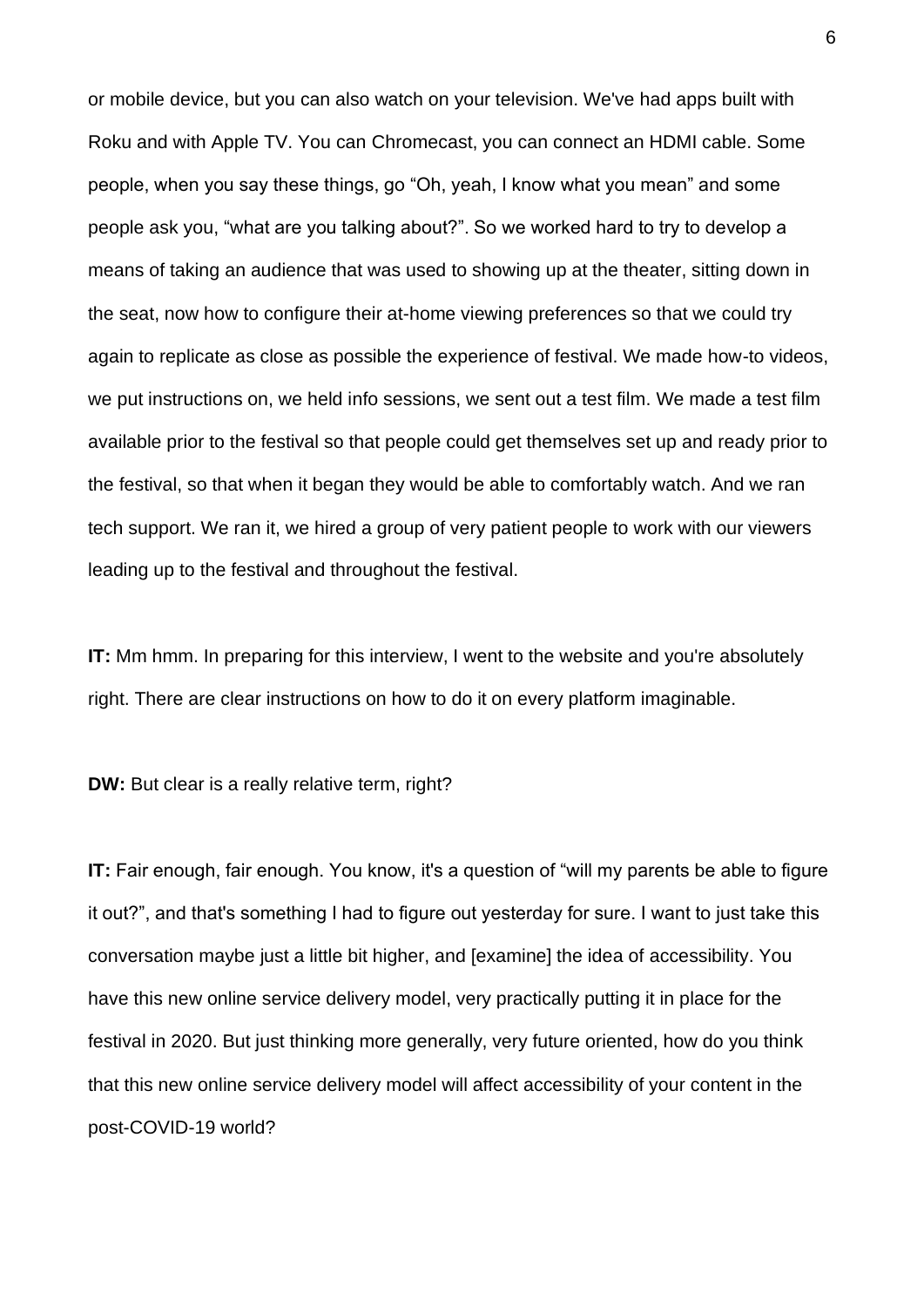**DW:** So we built, or had developed, in order to host our festivals what we call the TJFF Virtual Cinema. And we developed this out of necessity, but I believe we will continue to use this virtual cinema long after this is behind us, the pandemic is behind us. Because for some people it proved to be a more accessible and convenient means of participating in our programming. What we learned through the virtual programming is that it breaks down a lot of barriers that people had, be they geography, mobility, time, economics even. It allowed us to deliver programming to areas that never had programming before. It provided people with the convenience of being able to watch – within a viewing window for a film – but when they wanted, there were no lineups, there was no traffic to deal with, there were no outrageous parking fees. So for some people, they really preferred this. You didn't have to dress up, you didn't even have to get dressed to attend the festival. And so I think that there were some real benefits for some.

Listen, having said that, I really miss the shared experience of watching a film with an audience. I definitely miss the theater popcorn, and the sense of being together and part of something together when we're at the festival. But I think that the online programming definitely has its benefits as well.

**IT:** I'm really glad that you mentioned the theater experience. Right now [there are] discussions in both the local arts scenes as well as just in general, as this pandemic goes on, there are a lot of questions and there's a lot of discussion about what things are going to stick after this pandemic. Will people be heading back to the theater at the same rate as before? Or will things be like premium video-on-demand, where you have these large scale blockbusters on various streaming sites, and that's the launch. In your view, do you think we will go back to that status quo or will there be longer lasting changes in how we consume local arts and culture in the post-COVID-19 world?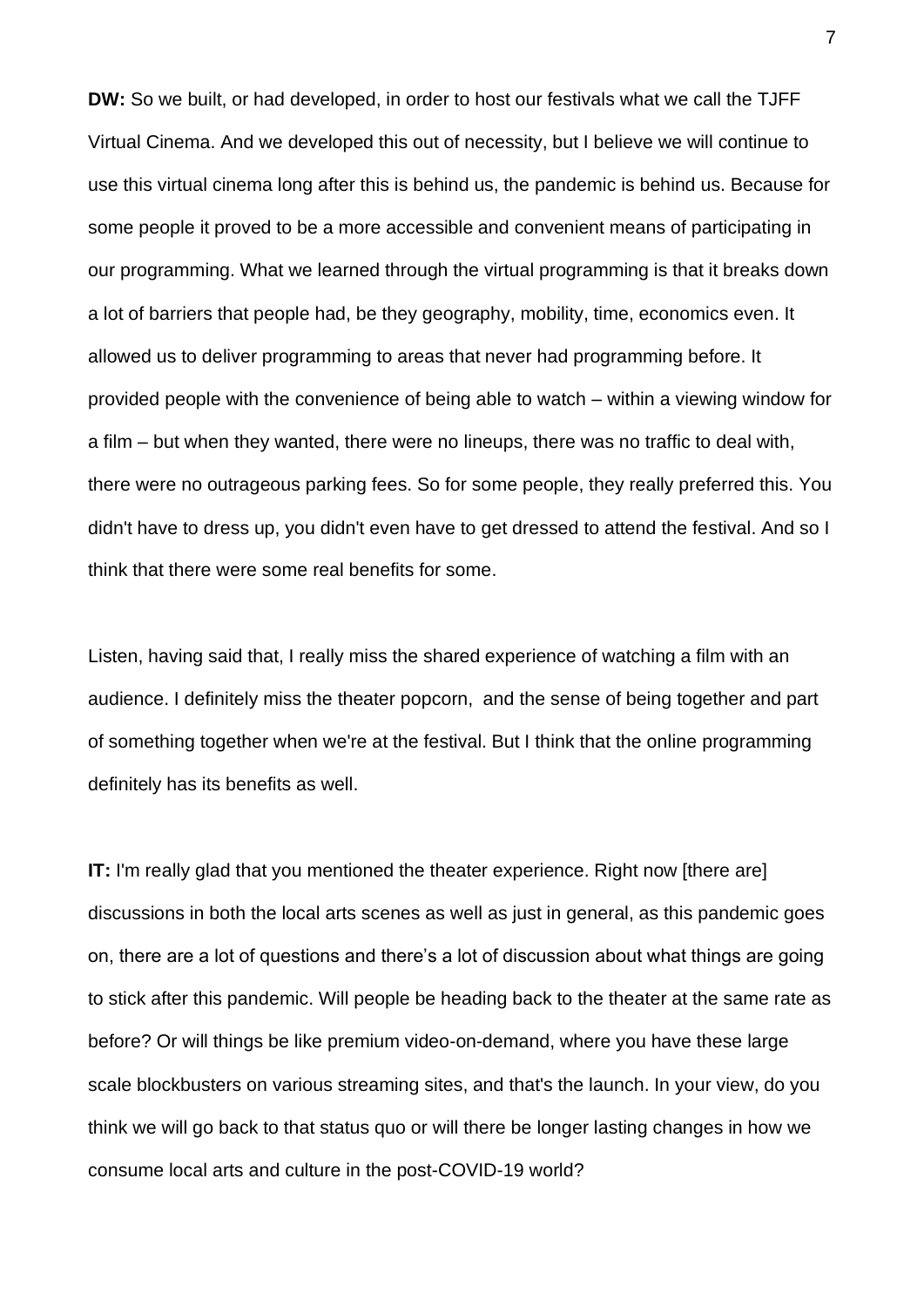**DW:** I'm hoping that we will see a return to something that is a recognizable version of normal for us, and I'm hoping that we will go back to theaters [and that they] will survive. Listen, I work in the nonprofit arts sector. Most of the arts take place in that sector. It is precarious at the best of times in that we really - in order to sustain ourselves, to thrive, to do what we do – rely on the support of our communities, of public funders. We rely on people valuing the arts as part of their lives. So, yes, I hope that we are able to return to the theaters and able to support the theaters again and to meet again.

You know, for all the wonderful things that I've said about the online programming, for some, this has still remained an isolating experience, right? It probably makes a difference whether you're home watching alone or you're with your family. You know, who's on the couch with you when you're watching right? Like I said before, we've tried really hard to replicate in our online programming the feel of the festival. Festivals have an energy to them, they have a flow and excitement about them. We tried very hard in the way that we laid out the festivals to replicate that. We didn't go with the Netflix model of just dumping all the films on the platform at once, and you watch them when you want. We released films each day that we generated a little buzz and excitement for what was in store for you each day. We were able to keep interaction with our audiences in place by hosting live Q&As

But at the same time, there were things that were definitely missed. Audiences connected through us over Zoom, not with each other in the same respect. And one area that we have not been able to figure out how to manage online is the whole area of the 150 to 180 volunteers that were part of the festival every year that lend so much flavor and warmth to our festival. For them this was a social activity, an annual experience that so many of them participated in. Faces we look forward to seeing, part of the team, year after year. Those

8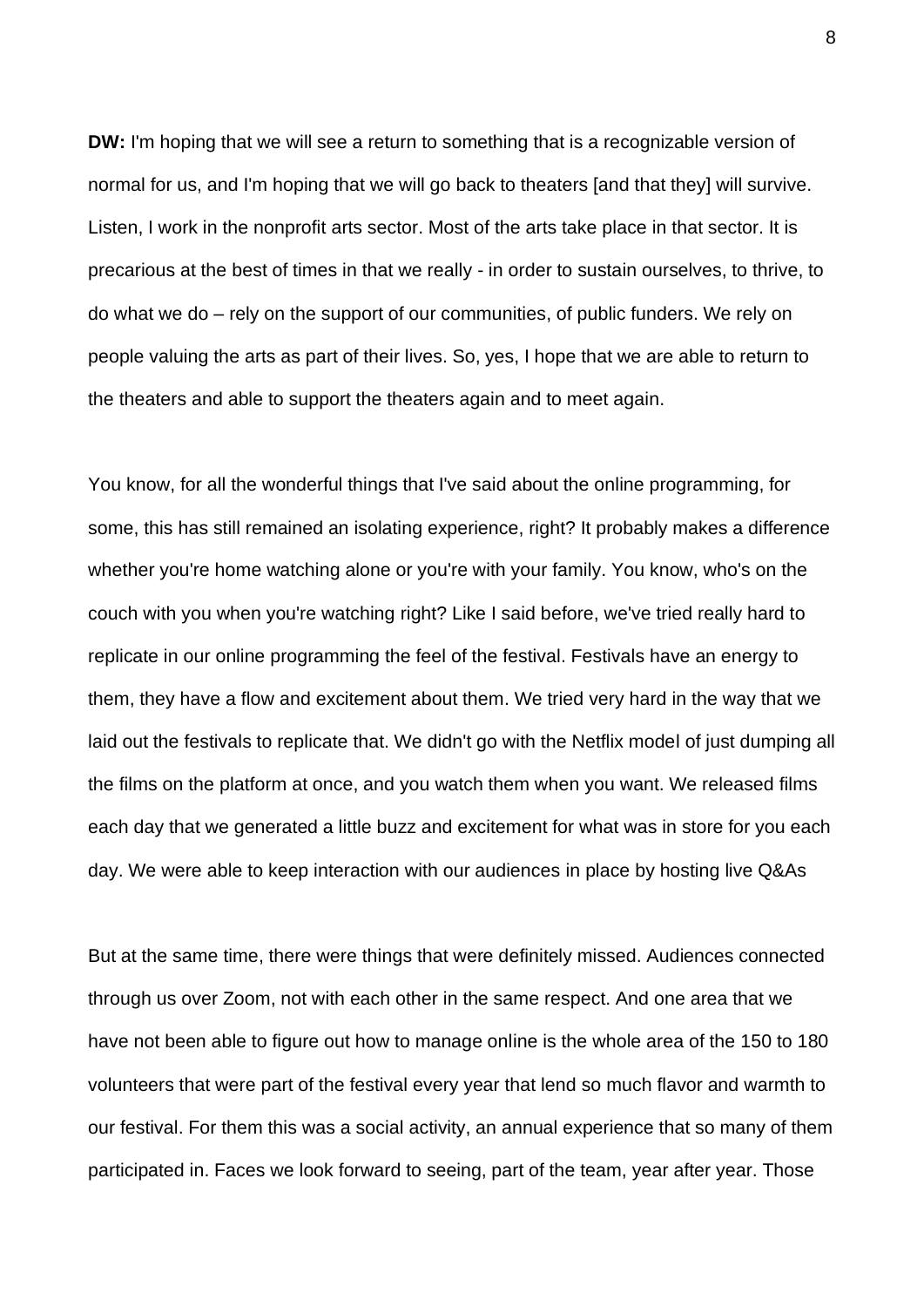things don't get replaced by this online world and those things, I think, have a lot of value for our community.

**IT:** I'm really glad that you brought up that concept of community, because I think something that we haven't talked about is the idea that throughout this pandemic, a number of long established arts and culture institutions, because of pandemic restrictions, had to ultimately close their doors. Kind of tied to this idea of community, do you have any thoughts on how the scene will recover after immunization in this post-COVID-19 world?

**DW:** Well, I'm hoping that when we all return back to…a lot of the things that we have lost that we want back (maybe some things we don't want back but the things that we want back after this world) that people won't forget how the arts helped them get through this period of unprecedented challenge. That we saw a lot of creativity despite the circumstances that we found ourselves in, isolated at home. We saw a lot of innovation and a lot of resilience from the nonprofit arts sector. And a sector, as I said before, that really faces precarious employment at the best of times. And I'm really hoping that people remember how the films and the books and the music and the dance that they experienced at home during this time, how it helped to lift our spirits, how it sustained us, and comforted us, [and helped to] just pass the time. It educated us and entertained us. And I think it kept people feeling vital when there was often (I know for me) there's often been a feeling of helplessness through this. That, as individuals, what can we do outside of staying home, wearing masks, distancing, all of those things? So I'm really hoping that people, when it is a safe world and people are comfortable and ready to come out of their homes, that they really will continue to support and protect the arts organizations that they hold dear.

9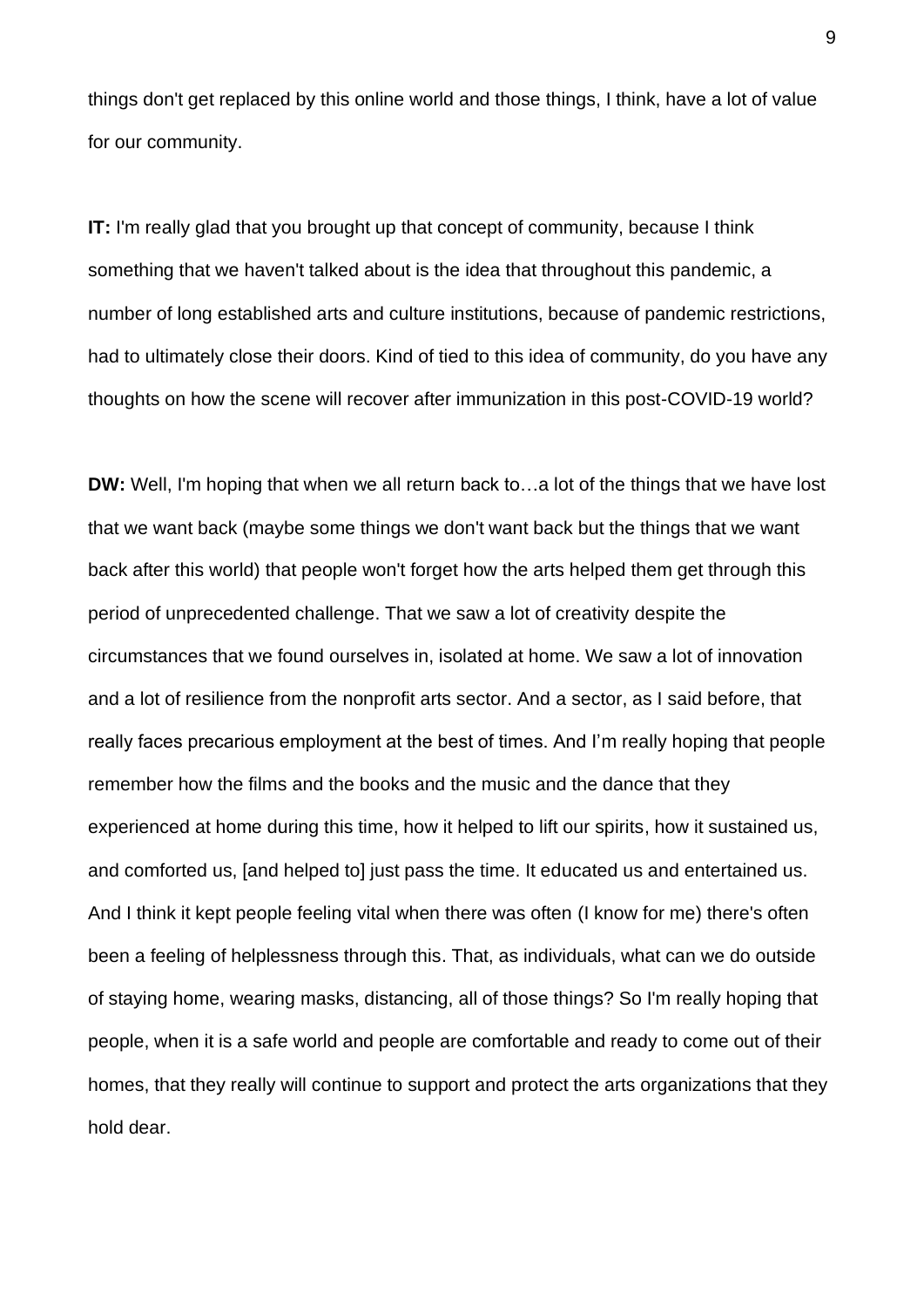**IT:** Yeah, like seeing the value that local arts and culture has given back to the community during this time. Debbie, this is of course a forward looking limited series and of course one aspect of being forward looking is looking forward to what the 2021 Toronto Jewish Film Festival has to offer. What can viewers look forward to with 2021 festival?

**DW:** So our 29<sup>th</sup> edition will be taking place June 3rd to 13th of this year. The plans are well underway right now. Our programming committee are working hard on coming up with the lineup. We are continuing to plan with the safety and comfort of audiences in mind, so while we hope that the world will be moving towards, in the coming months, towards some safe opportunities to leave our homes, we are also planning that we will be programming online again. And that programming will include all of the wonderful things that people have come to expect over the years from TJFF. It's going to be fantastic films from Canada and around the world, great Q&As with filmmakers, panel discussions, special events. We continue to innovate as we go, look for new opportunities and collaborations to work with other community and arts organizations, and to share the expertise and the wealth of riches that the arts sector has to offer. So we hope to make that all part of the 29<sup>th</sup> Toronto Jewish Film Festival.

**IT:** That sounds terrific. That sounds very exciting, and we certainly wish you all the support and look forward to seeing it, if we can see it, in theaters. But it sounds like you've got a pretty good online service delivery model, now tested I guess you could say.

**DW:** We do. And I have to say, it's not just a festival that we offer. We have online programming that is going on all the time.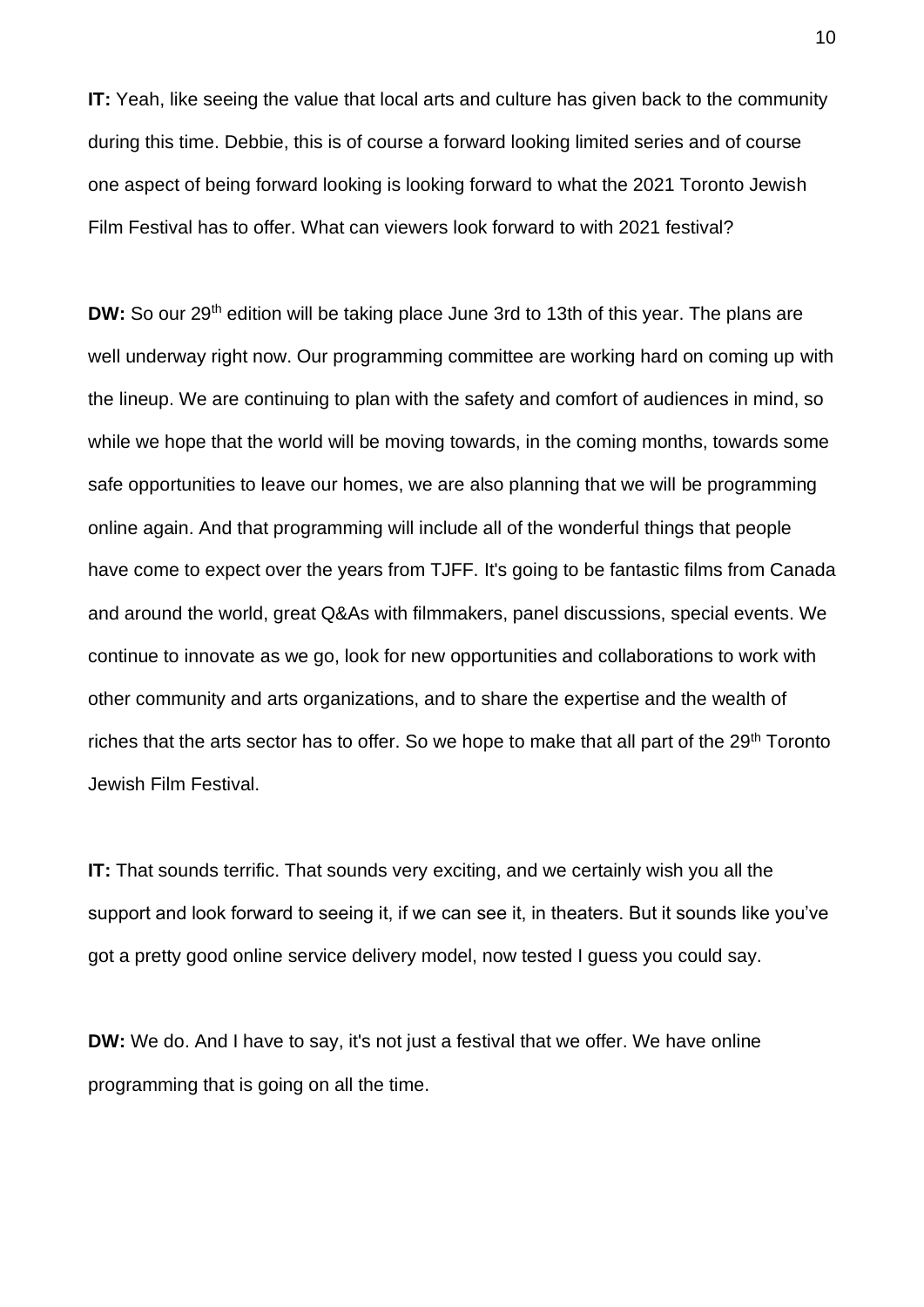We have a pretty full roster for the coming months, so if I can give a little shout out right now for it. Some of our programming, our festival programming is unfortunately only available in Ontario, but we also have an online streaming platform that is accessible and free for all viewers across Canada. It's called *J-Flix* and it's available at J-Flix.com. We add new titles weekly and it is where we showcase favourite films from our past festivals. So I encourage anyone that is looking for some wonderful films and looking for a little change from their usual streaming platforms to check it out, go to J-Flix.com.

**IT:** That sounds great. Debbie, we really appreciate the time and being able to hear your thoughts, your experiences from the pandemic, as well as just your perspective on where you think all of this is headed. Do you have any concluding thoughts on the future of the art scene in Canada in general after immunization?

**DW:** I am hoping that when we are all vaccinated, when it is safe to come out of our home, that we will be able to celebrate *that* accomplishment through the arts. I think that there is going to be a real hunger for people to get up and move, to be back in the places that made them happy before the pandemic. And you know, one thing about this lockdown is [that] we've probably all come to really be able to identify the theaters, the music halls, the bookstores, the coffee shops, the places outside of our homes that maybe we just took for granted before but now we really know that we want back in our lives. And I'm hoping that the arts scene across Canada remains strong and robust, and has the opportunity and the support behind it to flourish and to make a recovery.

**IT:** That's a great way to end off. Debbie, thank you so much for your time. We really appreciate it.